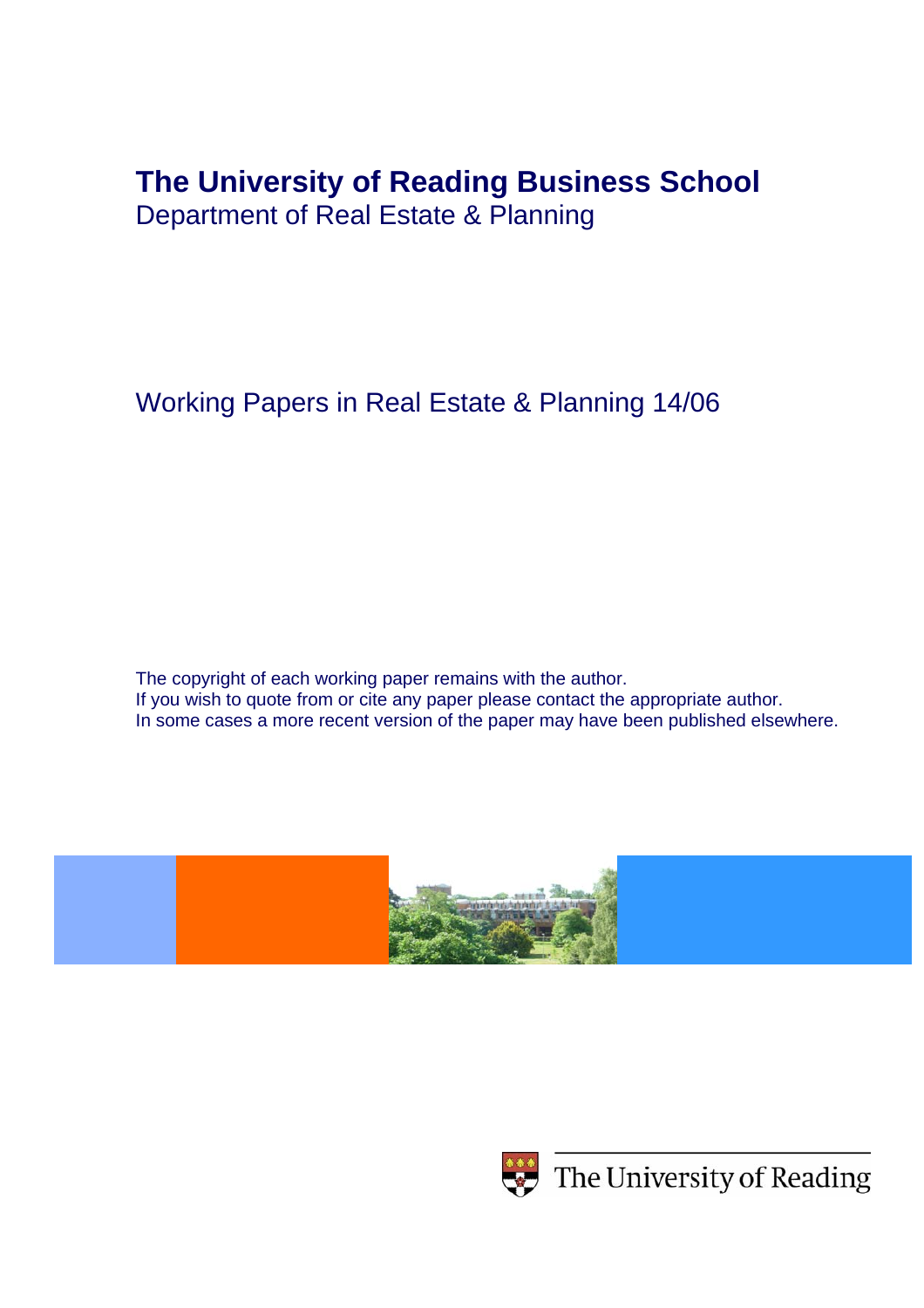## **Small Business Lease Reform – Can the UK Learn from the Australian Experience?<sup>1</sup>**

**Neil Crosby University of Reading Business School PO Box 219 Whiteknights Reading RG6 6AW UK**

**Keywords** : small business, commercial leases, Australia, UK

### **Abstract**

This paper addresses the commercial leases policy issue of how to deal with small business tenants. The UK has adopted a voluntary solution to commercial lease reform by using Codes of Practice which is in contrast to the legislative approach adopted by Australia to attempt to solve its perceived problems with small business retail tenancies. The aim of the research was to examine the perceptions of the effectiveness of the legislation in Australia and discuss any implications for the UK policy debate.

The research used a combination of literature and legislation review and a semi structured interview survey to investigate the policy aims and objectives of Australian Federal and State Governments, identify the nature and scope of the Australian legislation and examine perceptions of effectiveness of the legislation in informing small business tenants. The situation is complicated in Australia due to leases being a State rather than Federal responsibility therefore the main fieldwork was carried out in one case study State, Victoria.

The paper concludes that some aspects of the Australian system can inform the UK policy debate including mandatory information provision at the commencement of negotiations and the use of lease registrars/commissioners. However, there are a number of issues that the Australian legislation does not appear to have successfully addressed including the difficulties of legislating across partial segments of the commercial property market and the collection of data for enforcement purposes.

 $1$  This paper is a summary of the findings from a larger research report which can be accessed at www.rdg.ac.uk/rep/ausleaserpt.pdf and www.rdg.ac.uk/rep/ausleaseapp.pdf .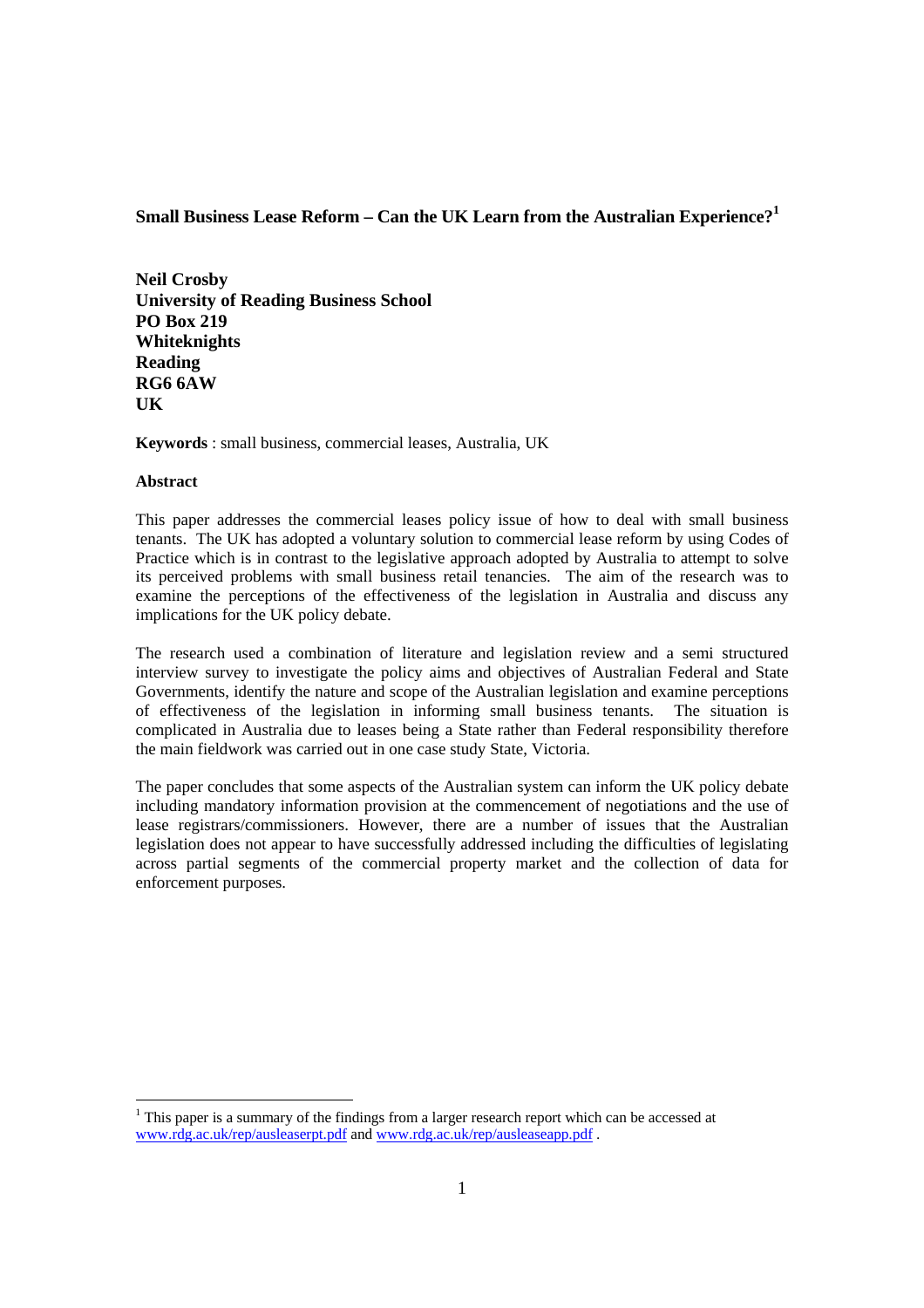#### **Introduction**

At the end of the 1980s, the UK commercial and industrial property market entered the longest bear market since the end of the Second World War. There had been one other serious recession in the early 1970s but rents recovered to previous levels within a normal rent revision period, which had just fallen to around 5 to 7 years. Both landlords and tenants respectively received and paid higher rents at the next rent review.

However, despite having escaped falls in rent, institutional landlords protected themselves from future recessions by introducing the ratcheted upwards only rent revision clause into leases (normally every 5 years) and by 1990 this had become a standard clause, along with 20-25 year terms, few break options and tenant responsibility for all repairs and insurances. Crosby *et al* (2000) record that in 1990 around 90% of commercial leases by value within the Investment Property Databank (IPD) (comprising property held by the major landlords; both financial institutions and property companies) were let on this sort of lease which became known as the "institutional" lease in the UK.

In 1990 rents fell by significant amounts. The all property estimated rental value index of Investment Property Databank<sup>2</sup> rose by 10% in 1986, 19% in 1987, 23% in 1988 and 15% in 1989. Unfortunately it fell by 9% in 1991, 12% in 1992 and 8% in 1993. It fell again by 1% in 1994 before a stuttering recovery began in 1995 and 1996. It was only in 1997 and 1998 that rental values grew significantly (IPD, 2005).

Due to the economic recession in the early 1990s, tenants were faced with falls in the earning potential of their businesses, hence the fall in property market rental values flowing through from the business downturn. They hoped to get reductions in rent at the rent review to compensate but the ratchet clause came into operation to maintain previous levels. Tenants responded by allegedly filling the UK Government postbag with complaints about their inability to occupy at market rents and the unfairness of landlords being protected from the effects of economic recession. Given that many of them commenced occupation during the building and letting boom of the late 1980s and would have occupied under institutional leases, tenants were faced with the prospect of paying late 1980 rental levels for a long term into the future.

In 1993, the UK Government published a consultation paper and suggested that it was minded to intervene in the market. It isolated three main issues: upwards only rent reviews, confidentiality agreements (where landlords attempted to restrict the free flow of market information about rent agreements) and dispute resolution where they might legislate.

Property industry responses to the consultation convinced Government to try a voluntary Code of Practice launched in 1995 (RICS, 1995). The operation and effectiveness of the Code was monitored by the University of Reading (Crosby *et al*, 2000) and they suggested that the Code was not working. However, they also found that some of the changes the Government wanted had taken place because of the changing balance of market power between landlord and tenant. This was because of the poor state of the lettings market in the early 1990s.

A revised Code of Practice, still voluntary, was launched in 2002 (RICS, 2002) and the University of Reading was again asked by Government to monitor it (Crosby *et al*, 2005). After

<sup>&</sup>lt;sup>2</sup> Investment Property Databank is the largest set of performance data from the commercial property market in the UK and includes individual lease details of all properties in the dataset. At the end of 2005 this included over 11,000 properties worth nearly £150 billion.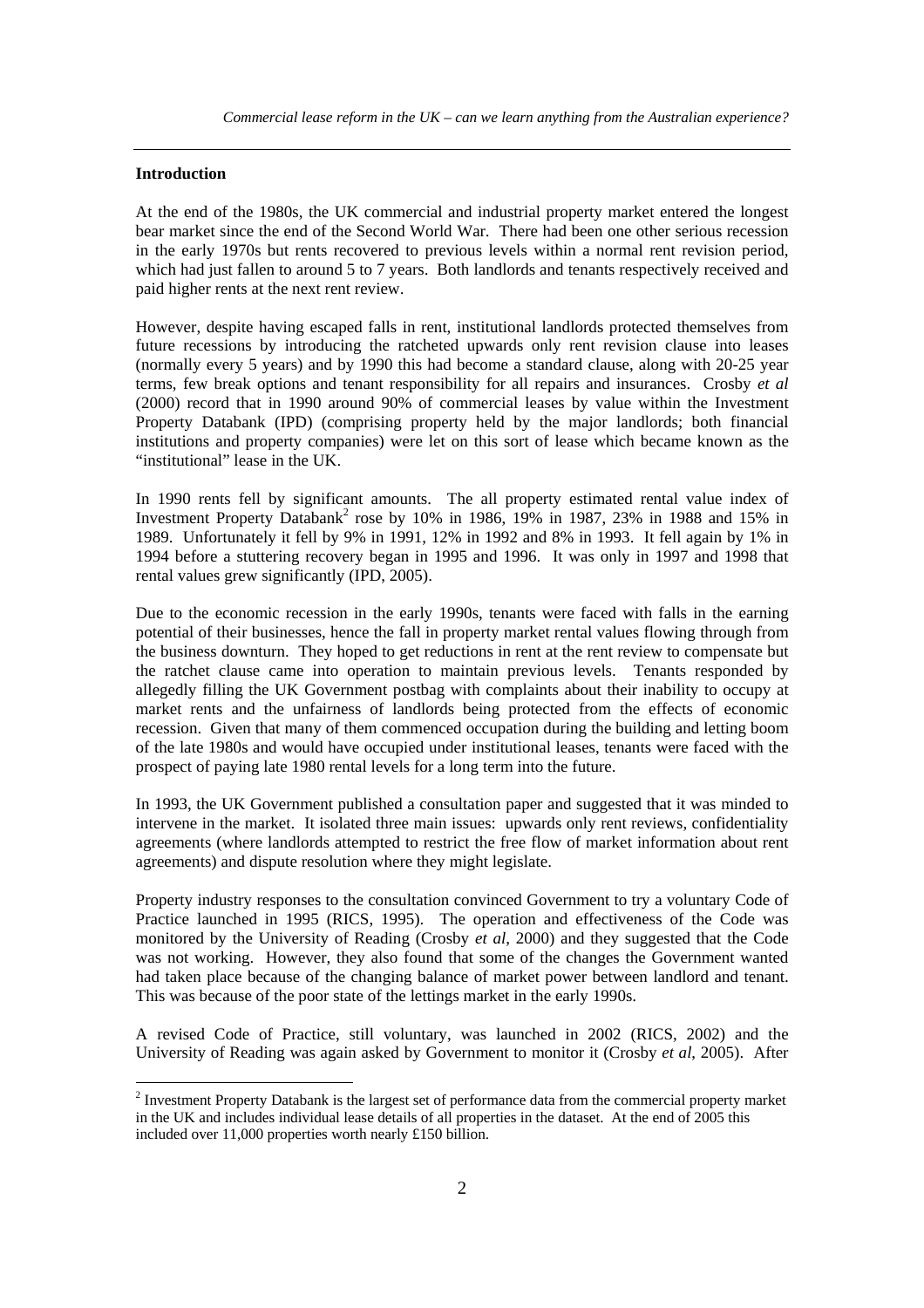receiving the monitoring report, the UK Government issued a policy statement which followed its recommendations. It moved assignment and subletting provisions to the top of its policy agenda relegating upwards only rent reviews to second place.

Crosby *et al* (2000) had identified the lack of awareness of small business tenants concerning leasing issues as an area of concern and these concerns were reiterated in the second monitoring report (Crosby *et al*, 2005). So in the UK Government statement of 2005, it identified the lack of awareness of small business tenants as its third major concern.

To summarise, throughout the extended period since 1993 when the UK Government first put commercial lease reform onto its policy agenda, they have not taken the legislative option, preferring to persuade the parties to pursue voluntary reform through the mechanism of voluntary codes of practice. They have also not indicated that they are open to a partial market solution, preferring to discuss issues relating to the whole of the commercial leasing market. However the special situation of small business tenants has been isolated as a particular concern. During 2006, a working group has been devising a third voluntary code and the Government has pledged to continue to monitor the situation after that is published.

This research concentrates on the third policy issue, the awareness of small business tenants. In some other countries, legislation to control the landlord and tenant process has been the option adopted and that legislation has been aimed at small business. One such country is Australia. It may be that many of the issues concerning small business tenancies are shared between the UK and Australia and this research therefore examines the nature of the legislation in Australia and market context in which it operates. Much of the legislation in Australia dates back to the early to middle 1980s and has had a 20-year gestation period in which to develop. It gives ample time and opportunity for more difficult policy and practice issues to be isolated and examined with alternative solutions tried and tested.

Due the federal system in Australia, the individual States have significant powers in certain areas and leasing is primarily a State rather than a Federal issue. This complicates the issue with different legislation enacted in different States leading to different processes in the different States. However, they all have the common factor that the legislation is partial across the market and not all tenants are included; and individual tenants can be included in one State's legislation but not included in another's legislation. Therefore, rather than study Australia as a whole, the main fieldwork has been carried out in one State, Victoria.

#### **Aims and Objectives**

The aim of the research is to examine perceptions of the effectiveness of the legislation in Australia and to provide a preliminary evaluation of its potential application in the UK.

The objectives are to:

- Identify the UK and Australian policy aims and objectives of small business tenant legislation.
- Determine the nature and scope of small business tenant legislation in the Australian States in terms of the identification and classification of small business tenants and premises and examine the different strands to the legislation and how they are perceived to impact on the landlord and small business tenant relationship.
- Identify the perceptions of stakeholders in the Australian leasing market and evaluate the perceived effectiveness of the legislation in the context of the policy aims and objectives.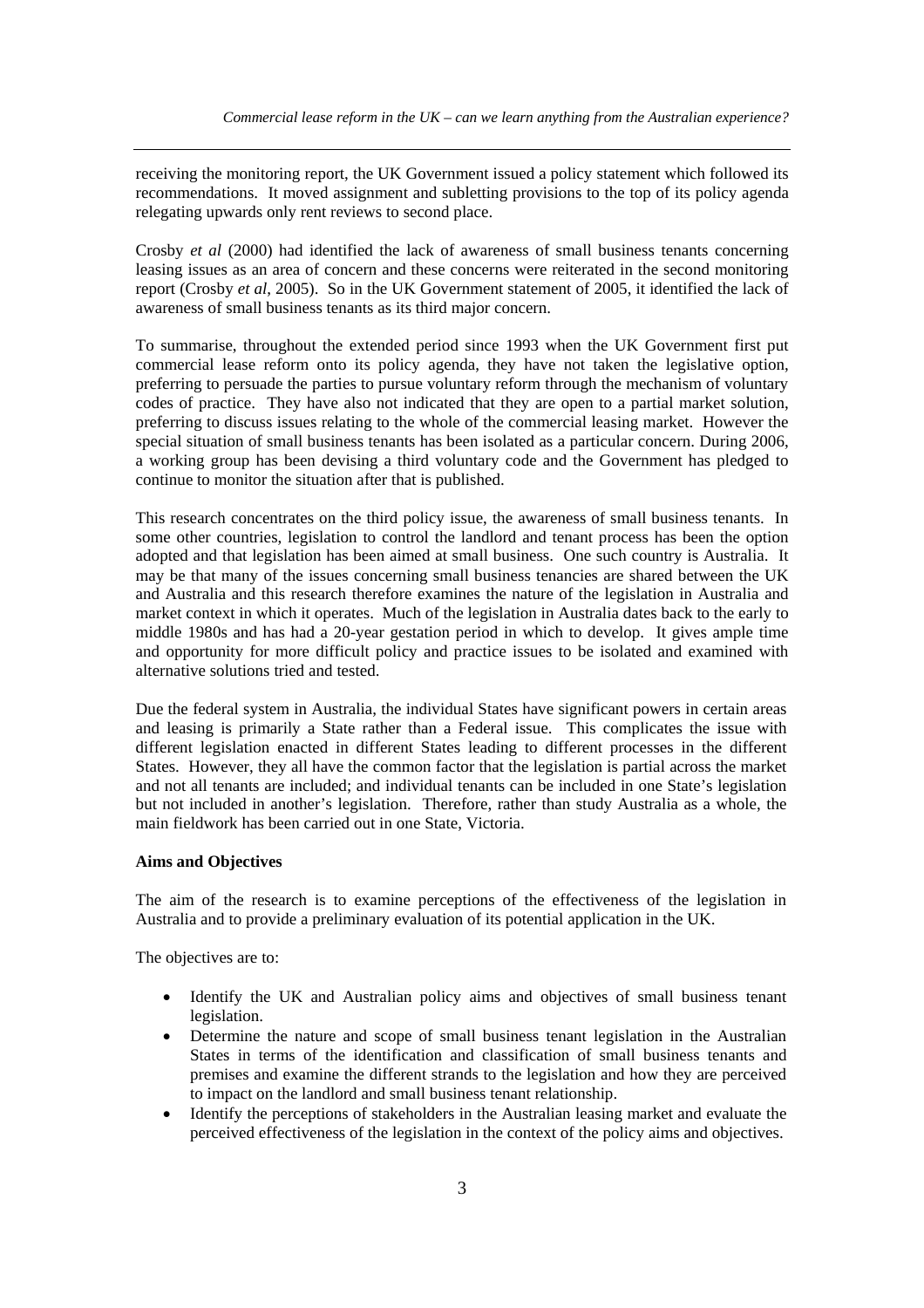• Examine policy and practice issues for Australia raised by the review of their legislation and discuss the application of aspects of the Australian approach to the UK.

#### **Research Methods**

First, the aims and objectives of the research have been addressed by reviewing the relevant literature and legislation in Australia in general and in Victoria in particular. The legislation in Australia has been the subject of a significant amount of comment and review and generated a substantial literature. Given that the objectives and time frame of this research are relatively confined, this paper will only address the main issues from that literature as they relate to the UK small business awareness policy research question.

Second, the issues identified in the overview of the literature and legislation were developed within a set of semi-structured interviews with representatives of State Government, law and agency/valuation firms, landlords and tenants. In total 28 individual interviews were carried out in March and early April of 2006 with 36 interviewees (a number of firms and organisations fielded two or more individuals. The interviewees included 9 lawyer representatives of professional law firms and 16 representatives of letting agency practices and property valuers, operating for both landlords and tenants. Two representatives of the retailers' organisations for Victoria and New South Wales and a representative of the Australian Council for Shopping Centres were interviewed along with a major shopping centre owner, a major financial institution and a major retailer. Government interviewees included the Government official responsible for organising the drafting of the 2003 Victorian legislation, the Small Business Commissioner and 2 representatives of his office who organise the mediation of disputes under the legislation and the Valuer-General for the State of Victoria.

In addition, a meeting with the Commercial Leases Committee of the Law Institute of Victoria was arranged to discuss the issues and the researcher also spoke and invited questions at two continuing professional development seminars, one for valuers arranged by the Australian Property Institute and the other for lawyers arranged by Legalwise, a law CPD institute.

Finally, empirical lease data on rents, lease term, rent review, repairs and renewal rights was sought but it was found that the data did not exist in a similar form to that in the UK. In some States lease data is registered but is only accessible individually for a fee. The Investment Property Databank exists in Australia but its performance measurement dataset does not include leases. However, Property Investment Research, a private firm, collects property market data and had a small sample of leases which has been analysed for lease terms. One anonymous source did release a case study of a Victorian shopping centre with full lease schedules and these are also analysed to give some context to the discussion on leases and lease terms.

#### **The Evolution of the Australian Legislation**

In Australia, the catalyst for Government interest in commercial leases occurred much earlier than in the UK. In the 1970s the growth of retailing within major shopping centres centralised retail property ownership within a few major developer/investors and small business tenants operating shops in these centres began to complain of a misuse of power by these owners. There was, and still is, no statutory right to a renewal of the old lease or to a new lease and the vast majority of interviewees agreed that shopping centre managers were guilty of aggressive treatment of tenants at renewal negotiations. They also failed to disclose charges which were subsequently included after the lease was signed. Small retailers were often obliged to pay for inappropriate items in service charges, complete refits at renewal, design fees for the fit out and,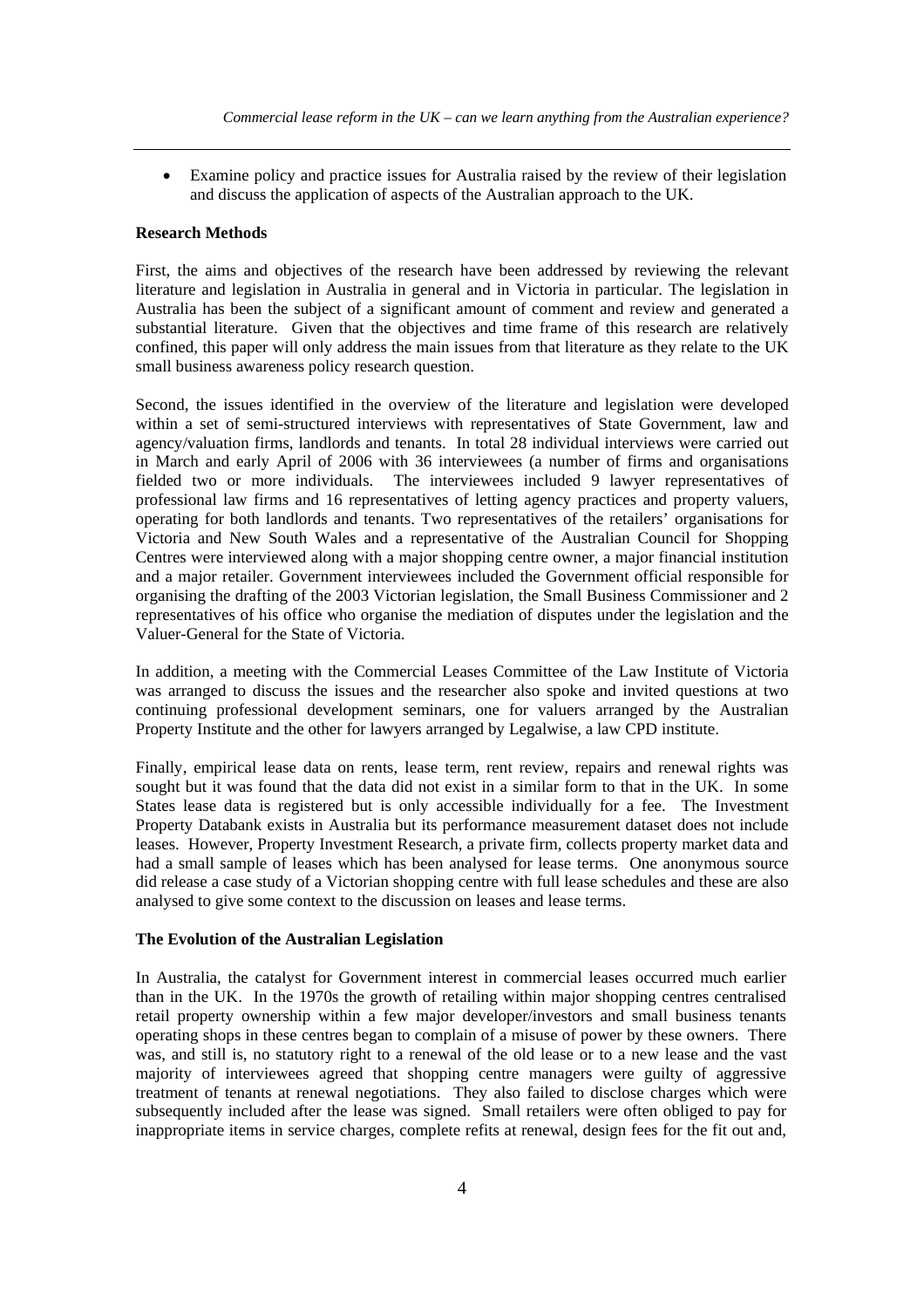where major anchor stores refused to pay for certain items in service charges, these were spread around the remaining tenants.

Responsibility for tenancy matters in Australia lies with the eight States or Territories of the Commonwealth (Federation) of Australia. Calls for intervention were answered in a number of States by retail tenancy legislation, commencing in Queensland in 1984, Western Australia in 1985 and Victoria in 1986. Now all States and Territories have legislation or a mandatory code. Despite continuing calls for a national uniform tenancy code, the Federal Government has so far refused and there is no sign of a common approach. Table 1 sets out the current legislation in each State.

| <b>State</b>              | <b>Name of Act</b>              | Date of                        | Last             |
|---------------------------|---------------------------------|--------------------------------|------------------|
|                           |                                 | Commencement                   | Amended          |
| <b>Australian Capital</b> | Leases (Commercial and          | $1st$ July 2002                | $4th$ March 2003 |
| Territory (ACT)           | Retail) Act 2001                |                                |                  |
| New South Wales           | Retail Leases Act 1994          | $1st$ August 1994              | $1st$ January    |
| (NSW)                     |                                 |                                | 2006             |
| Northern Territory        | <b>Business Tenancies (Fair</b> | $1st$ July 2004                |                  |
| (NT)                      | Dealings) Act 2003              |                                |                  |
| Queensland (QLD)          | Retail Shop Leases Act 1994     | 28 <sup>th</sup> October 1994  | April $3rd$ 2006 |
| South Australia (SA)      | <b>Retail and Commercial</b>    | $30th$ June 1995               | $6th$ December   |
|                           | Leases Act 1995                 |                                | 2001             |
| Tasmania (TAS)            | Fair Trading (Code of           | 1 <sup>st</sup> September 1998 |                  |
|                           | Practice for Retail Tenancies)  |                                |                  |
|                           | Regulations 1998                |                                |                  |
| Victoria (VIC)            | Retail Leases Act 2003          | $1st$ May 2003                 | $23rd$ November  |
|                           |                                 |                                | 2005             |
| Western Australia         | Commercial Tenancy (Retail      | 1 <sup>st</sup> September 1985 | 28th June 2001   |
| (WA)                      | Shops) Agreements Act 1985      |                                | Presently        |
|                           | incorporating the Commercial    | $1st$ July 1999                | under further    |
|                           | Tenancy (Retail Shops)          |                                | review           |
|                           | <b>Agreements Amendment Act</b> |                                |                  |
|                           | 1998                            |                                |                  |

| Table 1: Australian State/Territory Current Legislation |  |  |  |  |  |  |
|---------------------------------------------------------|--|--|--|--|--|--|
|---------------------------------------------------------|--|--|--|--|--|--|

Sources: Compiled from primarily Philips Fox (2004), Clayton Utz (2005), Minter Ellison (2006)

The legislation across the States has many similar features and this research aimed to investigate this legislation to see if there were any findings which have implications for the UK policy debate on commercial leases.

The UK policy issue is whether small businesses are aware of the future implications of signing leases and whether any steps can be taken to protect them by their improving their understanding before they sign. In Victoria the five policy objectives of the State Government are explicitly stated as:

1. Government regulation of retail tenancies should focus on addressing information imbalances and the misuse of market power.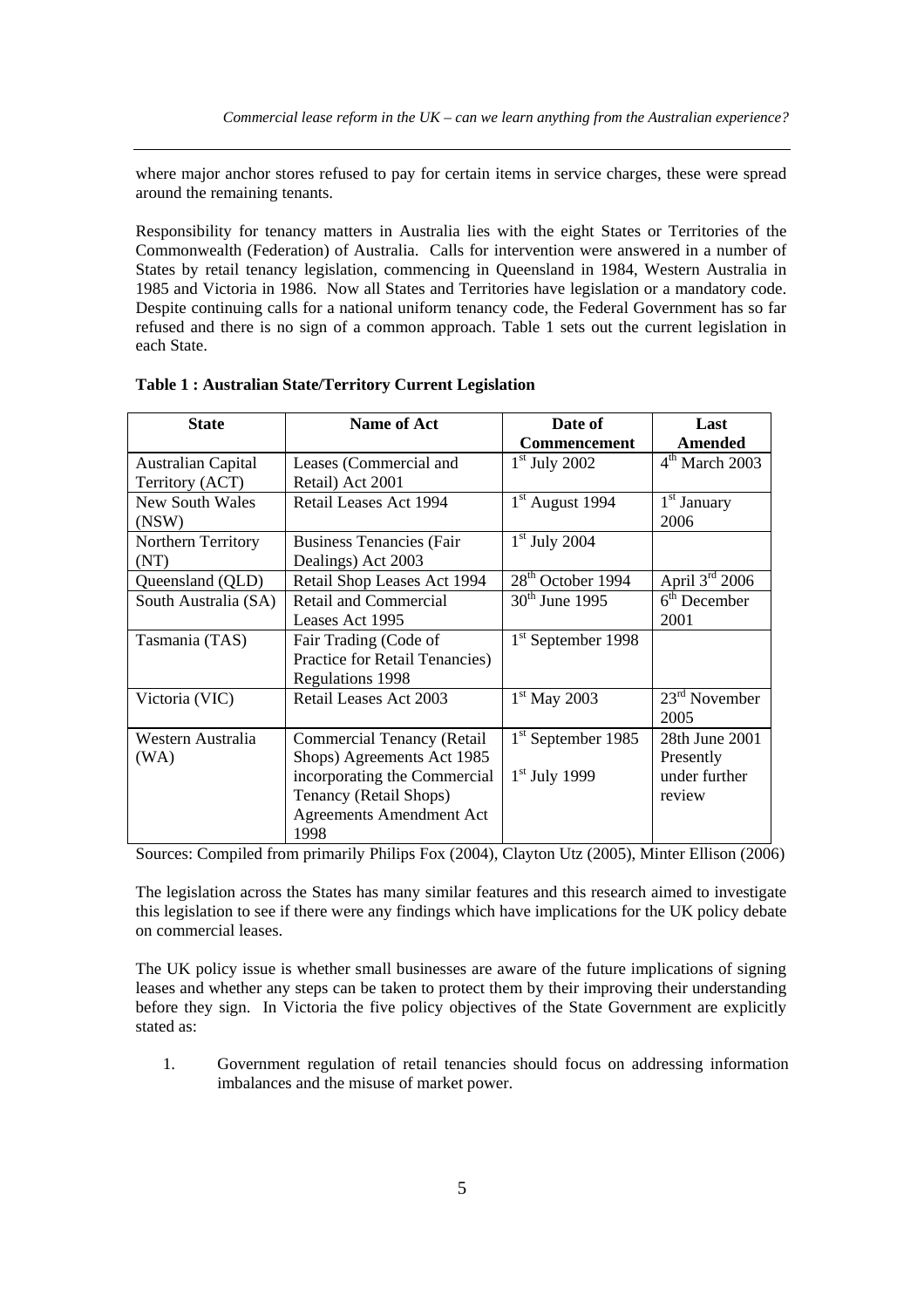- 2. Retail tenancies legislation should only protect small and medium sized retail businesses.
- 3. Government involvement in retail tenancy matters should aim at ensuring that prospective tenants have sufficient knowledge to make an informed business decision.
- 4. While a landlord has a fundamental right of control over the use of its property, this right does not extend to engaging in unfair business practices.
- 5. Landlords and tenants should be able to access a low-cost informal dispute resolution forum prior to any grievances proceeding to formal litigation.

(DSRD, 2001b)

Policy objective 3 links closely with the problem identified by Crosby et al, (2000; 2005) in the UK.

#### **Voluntary Codes or Government Intervention**

While the UK has relied on a voluntary solution, it is interesting to note that all Australian States have resorted to legislation to solve their small retail business tenant issue. Virtually all States ignored the voluntary solution although New South Wales (NSW) first attempted to produce a mandatory code. This was not agreed so a voluntary code was put in place with the support of all sides of the industry, with the hope that it would become agreed as a mandatory code in time. In the event, individual landlords and tenants did not comply and the parties would not agree to it becoming mandatory. Having decided that voluntary codes were ineffective, the NSW Government legislated in 1994.

Most interviewees in the research expressed surprise that the UK had persevered with a voluntary solution and thought that they were not adhered too by individuals. They seemed comfortable with Government intervention in the process and the debates in Australia concern the detail of the legislation rather than its existence. This may of course be because of the fact that it has been around so long. There did seem to be a universal feeling that the 1980s shopping centre landlords had behaved badly and they still have a reputation for being aggressive in their present dealings with tenants (being the subject of an Australian Broadcasting Corporation debate as recently as  $5<sup>th</sup>$  September 2006). However, the existence of legislation may play its part in this process. As it exists, landlords may feel that, as long as they comply with it, any aggressive behaviour within the legislation is perfectly fair, given the protection that tenants now have. The research did not investigate the motivations or behaviour of landlords but it remains an interesting potential area of study. However, whatever the motivation, the Australians have rejected the voluntary route as a vehicle for protecting small business tenants, in this case retail.

#### **The Scope of the Legislation**

As the catalyst for intervention was the behaviour of shopping centre managers, the Australian focus is on retail, but there are a number of interviewees who feel that this is now inappropriate and that all commercial tenants should be included in the legislation. Defining the scope of the legislation has been a major problem and in many States it is purely small premises legislation, as any retail unit under 1000 square metres is included. In two States they use a rent criteria; in South Australia it is \$250,000 pa but in Victoria it is \$1,000,000 pa. The Victorian limit is so high it includes most shops in most centres. Victoria also has a criteria related to the tenant,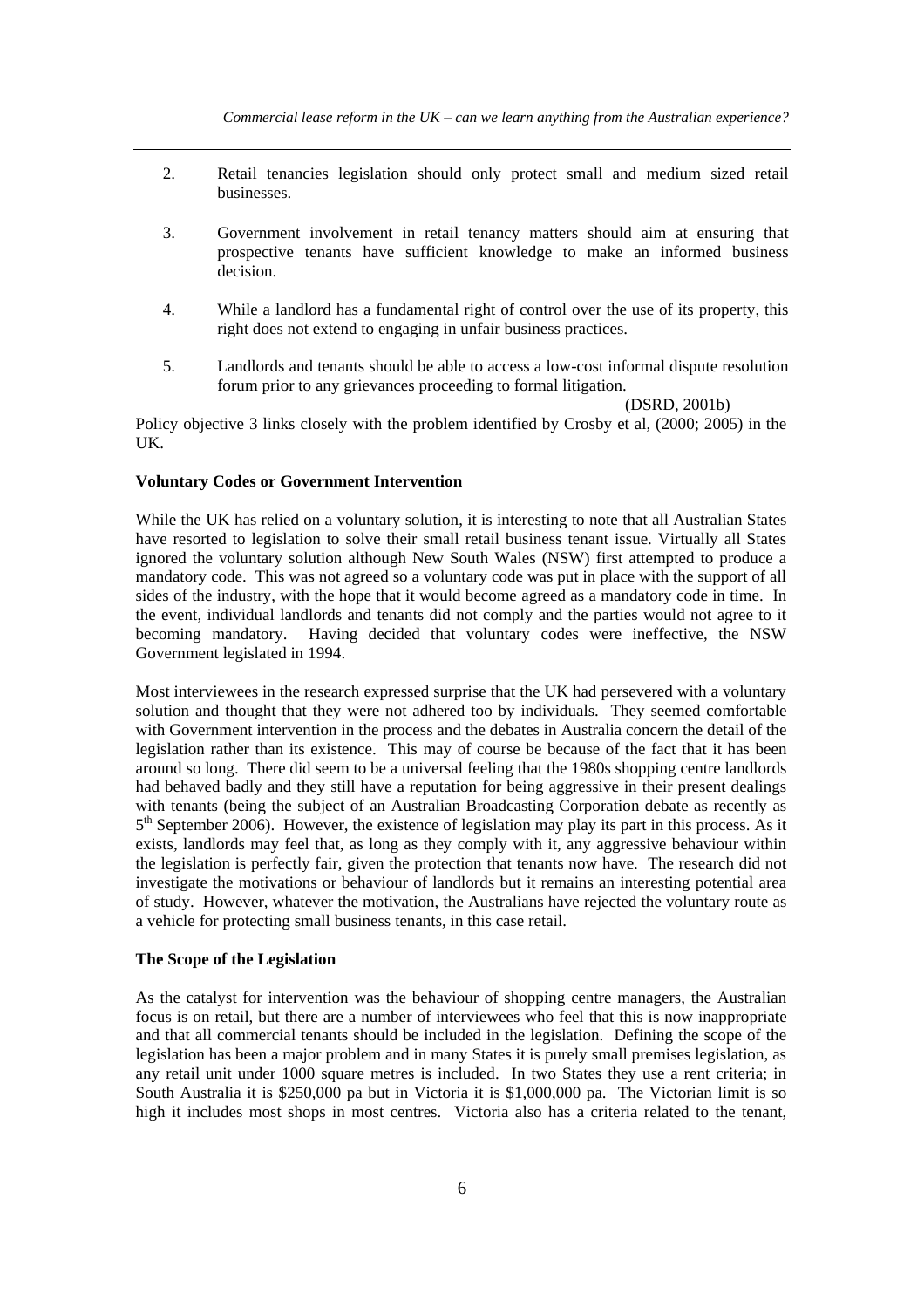whether the company is listed on the stock exchange. As the rent limit is so high, the listing criteria basically controls which tenants are included.

Although the basic indicators used by most Governments for classifying small businesses are number of employees and business turnover, no State utilises this for its retail tenancy legislation, relying on floorspace, listing and/or rent limits to identify tenancies within the Act. In some States the definition of retail is drawn quite wide so retail service occupiers are included and in one State commercial premises of less than 300 square metres are also included.

The scope of the legislation therefore varies between States and some companies are included in the Act in some States and not in others. In addition the definition of retail is not always consistent. The concentration on indicators related to the premises rather than the tenants suggests that in many States the legislation is in fact a smaller retail premises Act rather than a small business tenant Act, with some small commercial premises included in some States.

#### **Issues covered by Legislation**

Table 2 sets out the issues that are covered in the various Acts across Australia. Not all issues are covered in all Acts but in addition to defining who or what is included, the Acts generally cover issues of information and disclosure prior to leases being signed, what can and cannot be written into individual lease clauses, a dispute resolution mechanism prior to court proceedings and the incorporation of Australian fair trading legislation into the Acts. The legislation is substantial. In Victoria, the current Retail Leases Act is 138 pages and two previous Acts remain in force for leases signed prior to 2003. Most States have founded some form of lease registrar or commissioner and in Victoria it is the Small Business Commissioner (SBC). He estimates that 70% of his workload comes from retail tenancy matters. His role is education, investigation and dispute resolution under the Act.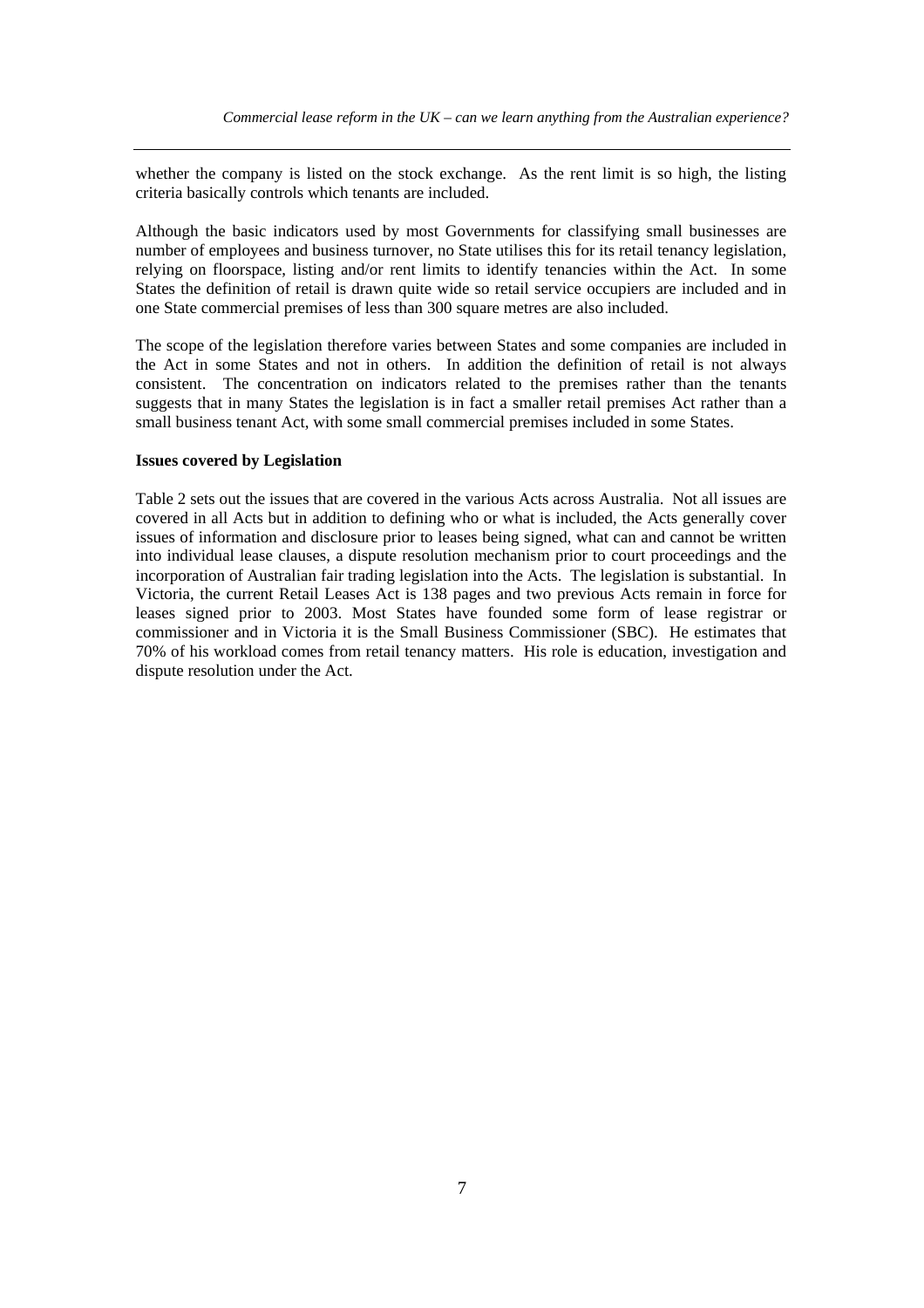| <b>Major Category or Issue</b>         | <b>Issues within Category</b>                                 |  |  |
|----------------------------------------|---------------------------------------------------------------|--|--|
| Premises or tenants within             | Definition of premises                                        |  |  |
| the Acts                               | Definition of tenants                                         |  |  |
|                                        | Definition of who or what are not included                    |  |  |
|                                        |                                                               |  |  |
| Provision<br>$\alpha$ f<br>information | Provision of draft leases and other information               |  |  |
| during and after negotiations          | Disclosure statements by landlords and tenants                |  |  |
|                                        | Termination rights from failures to deliver information and   |  |  |
|                                        | disclosure statements                                         |  |  |
|                                        | Notification/registration of leases                           |  |  |
|                                        |                                                               |  |  |
| Terms of the lease                     | Implied terms                                                 |  |  |
|                                        | Regulation of actual terms such as rent review, outgoings,    |  |  |
|                                        | sinking funds, assignment, subletting,<br>minimum<br>term,    |  |  |
|                                        | refurbishment, renewal rights where they exist, etc.          |  |  |
| Dispute resolution                     | <b>Role of Courts</b>                                         |  |  |
|                                        | <b>Mediation</b> systems                                      |  |  |
|                                        | Role of registrars and small business commissioners           |  |  |
|                                        | Valuations                                                    |  |  |
|                                        | Confidentiality of proceedings and evidence                   |  |  |
|                                        |                                                               |  |  |
| Unconscionable conduct                 | Incorporation of unconscionable conduct into Retail Leases    |  |  |
|                                        | Lists of behaviour that might be construed unconscionable.    |  |  |
|                                        |                                                               |  |  |
| Other issues                           | Key money, compensation to tenants, trading hours, security   |  |  |
|                                        | deposits, personal guarantees, land and sales tax provisions, |  |  |
|                                        | payment of rent during fit out, management fees, advertising  |  |  |
|                                        | and promotion.                                                |  |  |
|                                        |                                                               |  |  |

|  |  |  |  |  |  |  |  | Table.2 - Major Issues Covered by the Retail Leases Legislation |
|--|--|--|--|--|--|--|--|-----------------------------------------------------------------|
|--|--|--|--|--|--|--|--|-----------------------------------------------------------------|

The detail of the legislation is set out in the main report for this research (Crosby, 2006) which includes as an appendix a compendium of the legislation in the different States by Minter Ellison (2006).

#### **Information and Disclosure**

Perhaps the most relevant parts of the legislation for the UK policy debate are the provisions concerning information to tenants at the commencement of negotiations and a detailed disclosure statement just before the lease is signed.

The information required in Victoria at the commencement of negotiations is a draft copy of the lease plus the provision of an information brochure published by the SBC. Penalties for noncompliance range from a fine (\$5000 in Victoria) to the opportunity to terminate the lease. Interviewees for the research were convinced that small business tenants would either read the information and be more informed or, more likely, seriously worried by it and seek professional advice earlier than they would in the absence of the information.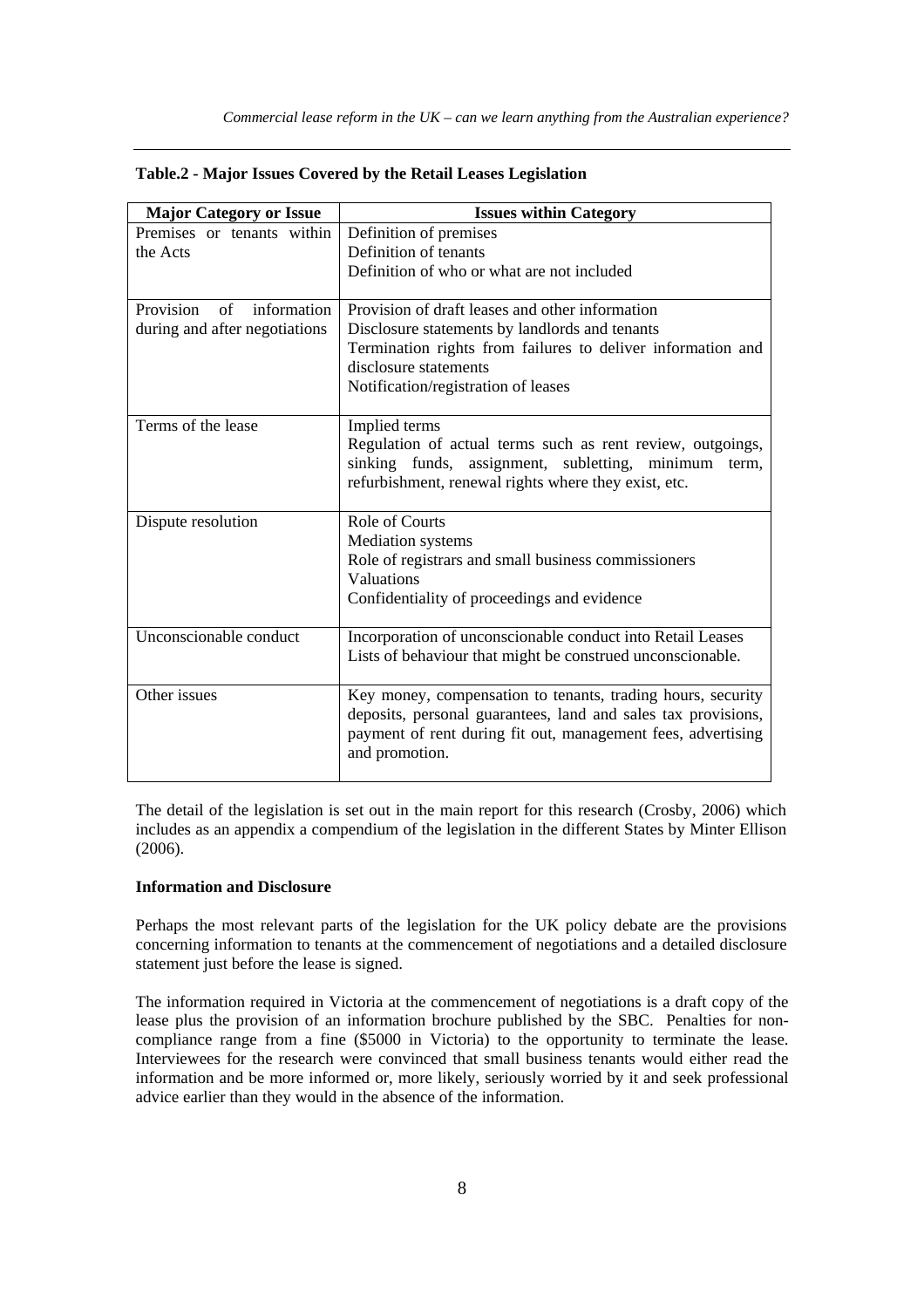In the UK, the Government monitoring report (Crosby, *et al*, 2005) found that the initial information given to tenants was usually the rent plus other terms by negotiation. The unaware tenant then went on to agree a short set of heads of terms, often on less than one side of paper, before instructing a solicitor (although it was found that heads of terms were getting more detailed for larger, better located properties) (Crosby *et al*, 2005). As they were often entering a lease for the first time, did not take professional advice at the commercial negotiation stage of the process and sometimes not even legal advice after heads of terms had been agreed and were more likely to take the first lease offered, interviewees in the UK research concluded that generally small business tenants did not get the best deal that could be on offer.

In order to inform all tenants including small business at the beginning of negotiations, the UK Government hoped that landlords and their agents would provide copies of the voluntary Code of Practice to tenants but this was found to happen only occasionally and was certainly far from universal. In the UK tenants' survey only 18% of small business tenants who had recently negotiated a new lease were aware of the Code of Practice (Crosby *et al*, 2005).

The issues are the same in both countries with the objective to make small business tenants more aware of the implications of signing a lease. Getting advice late in the negotiation is not ideal and a number of Australian lawyer interviewees suggested that advice late in the process to a small business tenant not to sign a lease, when they have spent weeks, and maybe months, setting up a small business and are about to go into occupation, is often refused.

The second element of information is disclosure and again there are rights to terminate leases and fines as penalties for non-compliance. In Victoria, the disclosure statement must be given to the tenant by the landlord at least 7 days before the lease is signed. The disclosure statement includes all financial items including service charges and also prospective issues that might disrupt the tenant during the lease, for example, planned refurbishment of a shopping centre. In NSW and Queensland the form runs to 6 pages of questions/issues. In some States the tenant must also give a disclosure statement but often this is purely a declaration that they have received the landlord's statement and have read it. However, in the past in some States, the tenant's disclosure statement included a business plan and this was thought by some interviewees to be a very good discipline for tenants starting a business.

The application of the Australian information and disclosure provisions to the UK is obvious. Given the major problem with the education of small business tenants and the lack of penetration of the two Codes of Practice at the negotiation stage, the mandatory regime is perceived in Australia to improve the awareness of tenants and at very least persuade then to take advice earlier. The lease registrars or commissioners have the power to investigate breaches of the legislation and impose fines and the tenant may in some cases be able to withhold rent and/or terminate the lease. If the voluntary education and dissemination programme does not show significant improvement in the UK, the study of the Australian legislation has provided a model for using regulation to achieve the policy objective of informing small business tenants early in the process of the implications of the lease.

The third element of information provision is notification of leases. Leases under the Victorian Act must be notified to the SBC and these could be used to give some indication of lease terms and also be used as part of a regime of compliance. At present information on lease terms in a form which can be easily analysed is not available and therefore some policy debates take place in a vacuum of information about lease terms and lease outcomes. For example, the incidence of lease renewals is not available and Government relies on information provided by one side of the industry (landlords) when debating changes to the Acts.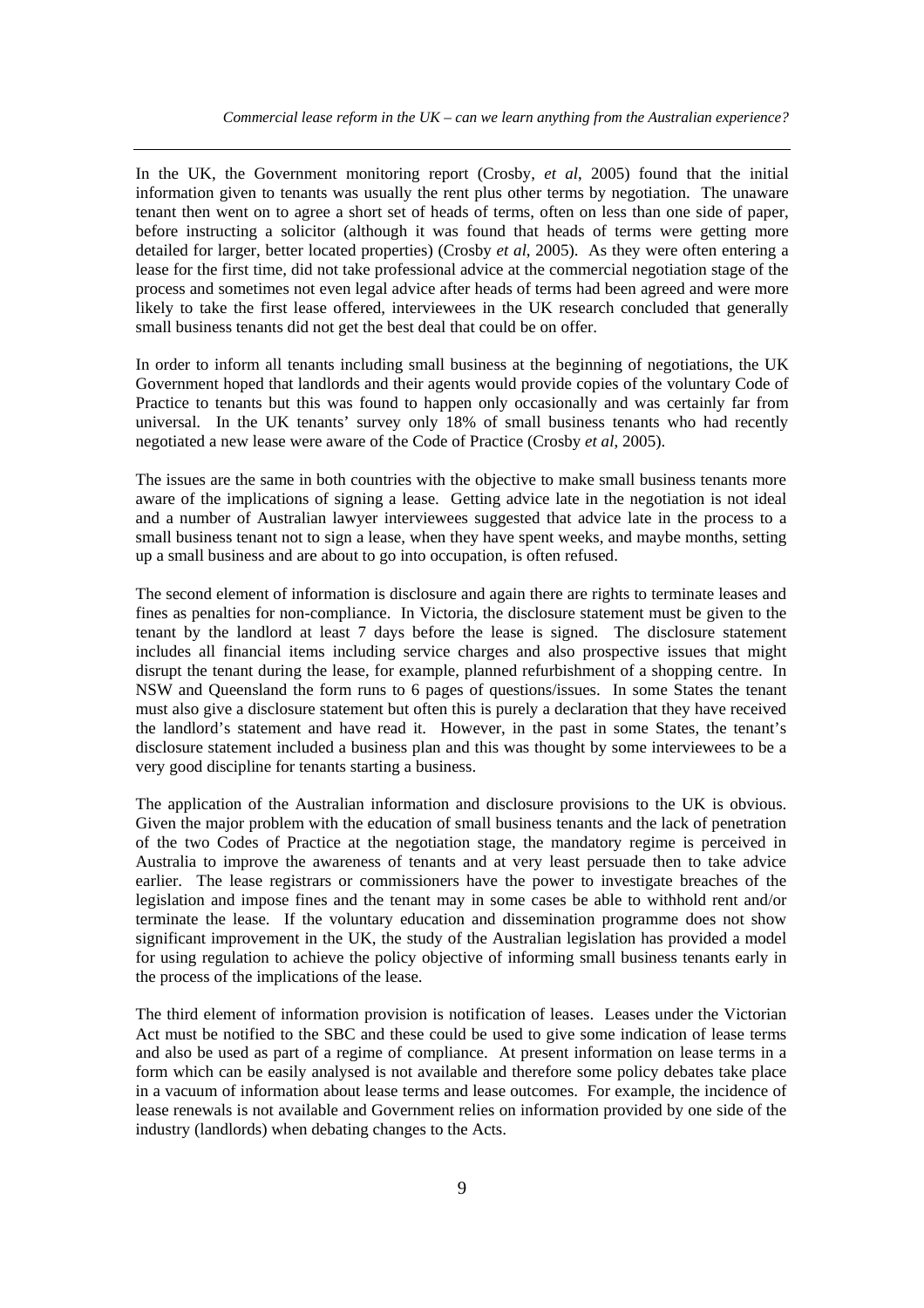#### **Terms of the Lease**

The legislation in all States has detailed provisions prescribing terms of the lease. These provisions have a large number of similarities in that the same types of issue are addressed across all States, even if the detail sometimes differs. Total costs of occupation figure prominently in the legislation due to their role as one of the most controversial aspects of the relationship in the 1980s. These costs can be categorised within rent determination, rent review and other costs of occupation such as outgoings. All of the legislation, except for the code in Tasmania, defines outgoings and they normally include annual maintenance and repair of the building as well as rates, taxes, levies and premiums. The legislation also addresses liability and apportionment and outgoing information exchange. It also usually addresses issues of liability for letting fees and management costs, land tax and promotion and advertising fees. Because of the concentration on retail in shopping centres, the legislation also focuses on key money, turnover rent and rent determination at review and renewal. The Minter Ellison (2006) compendium lists 60 different issues present in the legislation but only the main issues are discussed in this paper.

The legislation in virtually all States prescribes a minimum term of 5 years although in some States, such as Victoria, this can be contracted out of (in the case of Victoria with a certificate from the SBC). Analysis of lease terms in Australia indicates that in shopping centres all but the anchor tenants get the minimum term with no right to renew. One major regional shopping centre in Victoria had 7 leases out of 250 with terms of around 20 years but these were for the major and more minor anchor stores. The standard or speciality shop units all had 5, 6 or 7 year leases or leases of less than 5 years, presumably under the contracting out provisions. Reviews are often annual with fixed increases or increases based on the consumer price index, sometimes with a rate above the CPI. Rents on renewal are controversial; with research elsewhere in the world (for example, Fisher and Lentz, 1990) suggesting that tenants' renewal rents, where there is no right to renew, are significantly higher than new letting rents. This implies that tenants are paying some of their business value over to landlords to secure the location. This may in part reflect that existing tenants are more aware of actual rather than potential turnover and are therefore taking less business risk than new tenants, who require a higher target rate of return and can therefore pay less. However increasing ratios of rent to turnover within shopping centres suggests that is not the whole answer (See, for example, the annual reports of shopping centre REITs)

The lack of a statutory right to renew is part of this controversy. Lawyer and agent/valuer interviewees with a landlord bias suggested that the right to renew takes away the landlord's right to manage dynamically while interviewees with a tenant bias suggested that retailers were quite capable of adapting to changing retail phases and formats and needed the right to renew to stop landlords abusing their market power at lease expiry. In two States there are preferential rights awarded to tenants; i.e. the right of first refusal, but there are grounds by which landlords can refuse. It would appear from Victorian Government discussion papers (DSRB, 2001a; 2001b) concerning their legislation that, while accepting that there are occasions where tenants are treated badly at lease expiry, they do not feel it appropriate to constrain the landlord's right to manage. It would appear that the majority of other State Governments agree judging by the lack of renewal rights in their legislation.

Rent reviews also attract detailed consideration. In many States the basis of review must be specified and reviews cannot be more frequent than every 12 months. The allowable bases of the review are usually specified and in many States no more than one basis can be adopted (for example, a clause suggesting the higher of 2 bases is void). All States have effectively banned an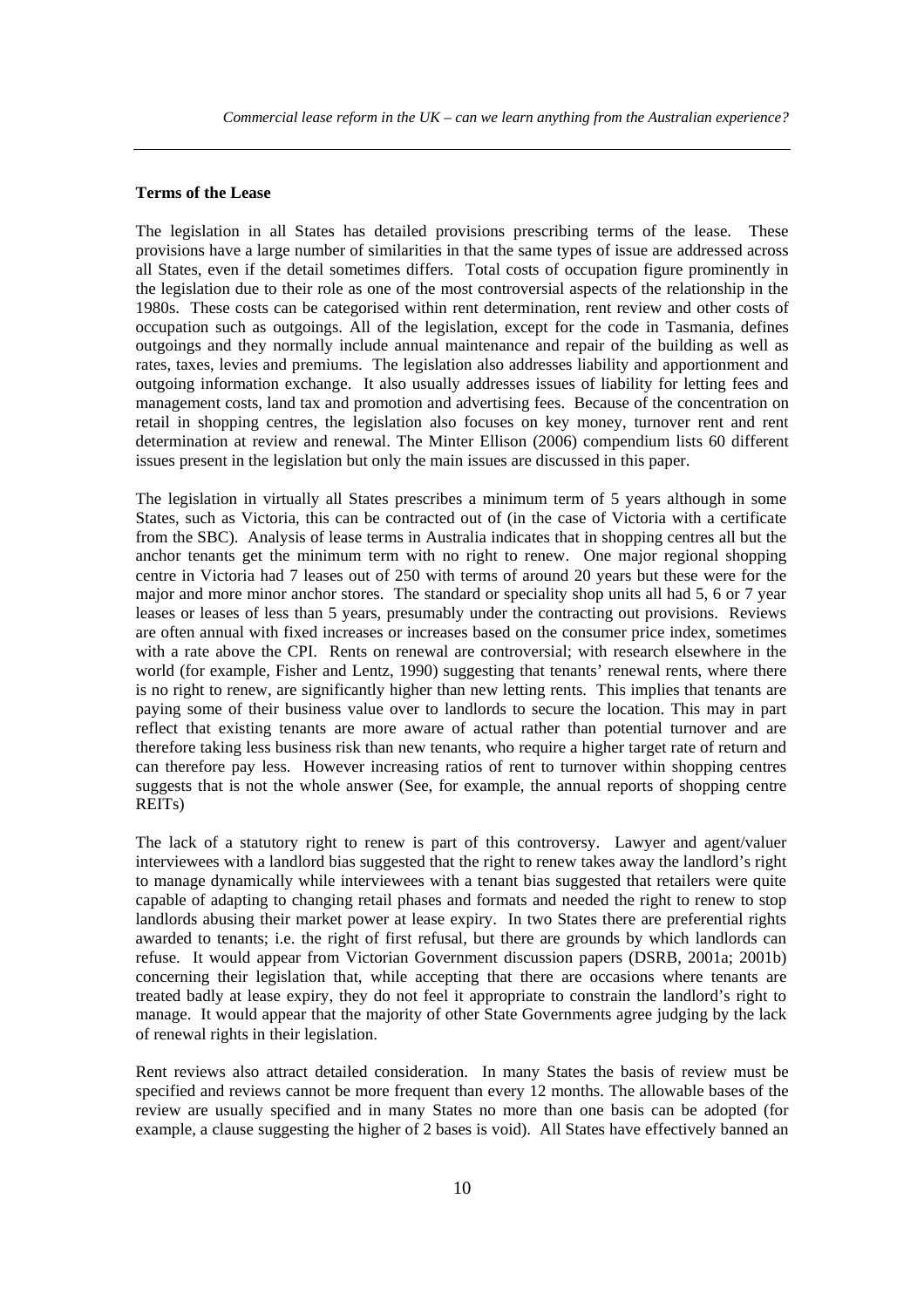upwards-only rent review or a review where the fall is capped. They have all defined market rent and the rent determination process to obtain market rent and that normally requires a specialist retail valuer to be appointed, that appointment being made independently if the parties cannot agree. In some States that is by retail or business commissioners in others by the Australian Property Institute, the largest valuer's professional body in Australia.

Virtually all interviewees operating at the time before the legislation was enacted confirmed that before the lease legislation market reviews with upwards-only provisions were common. As a result of the legislation, which banned upwards-only reviews, the landlords moved swiftly to indexation and fixed increases. Even within the context of UK longer leases, a ban on upwardsonly reviews by the UK government, similar to the ban imposed by Australian lease legislation, may give some impetus to the use of these alternative forms of review; so far little used in the UK.

Assignment and subletting is also controlled in all of the legislation. An absolute right to refuse a subletting appears to be allowed in most States, but not an absolute right to refuse an assignment. The assignment process is controlled through the legislation in all of the States and usually landlords must give consent unless certain grounds for refusal are met, usually based around a non-permitted use or the proposed assignee being not of a sufficient financial standing. Disclosure statements from landlords, assignors and assignees are an issue at assignment as well as at the granting of new leases in some States.

Before the 2003 Act in Victoria, subletting was similar to assignment in that an absolute right to refuse was not allowed but in the 2003 Act landlords were given the right to refuse for, it appears, no other reason than to align with some other States. It is slightly ironic that, at precisely the time flexibility in subletting rose to the top of the UK commercial lease reform agenda, Australian legislation aimed at small tenants reduced tenants' rights to sublet significantly.

Repairs and outgoings are defined and regulated under the Acts. In all States, leases must specify how the amounts are to be calculated, how they are to be shared out between different tenants and when they are to be recovered. All States have a list of prohibited items and the kinds of item which appear regularly in those lists include depreciation (sinking funds) and any item which is not specifically related to the tenant's unit.

#### **Dispute Resolution and the Role of Lease Registrars/Commissioners**

Unlike the UK, where alternative dispute resolution is available voluntary through the RICS dispute resolution service, the legislation requires that parties go through a process of mediation before the case will be heard by the court. The success rate at, or before, mediation is around 75% in Victoria; with some cases decided before formal mediation by informal discussion. The service is run by the Victorian Small Business Commissioner and is subsidised heavily so that the parties pay their own costs and they are charged only \$95 (around £40) each for the mediation. Mediators are paid \$590 and an average mediation takes 3-4 hours.

There was virtually universal praise from interviewees concerning mediation as an initial attempt to resolve disputes before court hearing and for the role of the SBC in Victoria, which includes dispute resolution.

The annual report of the SBC (2005) sets out the activities of the office of the SBC including a number of illustrative cases of relating to his 3 major roles of education, investigation of noncompliances with the Act and dispute resolution. The enforcement procedures have been used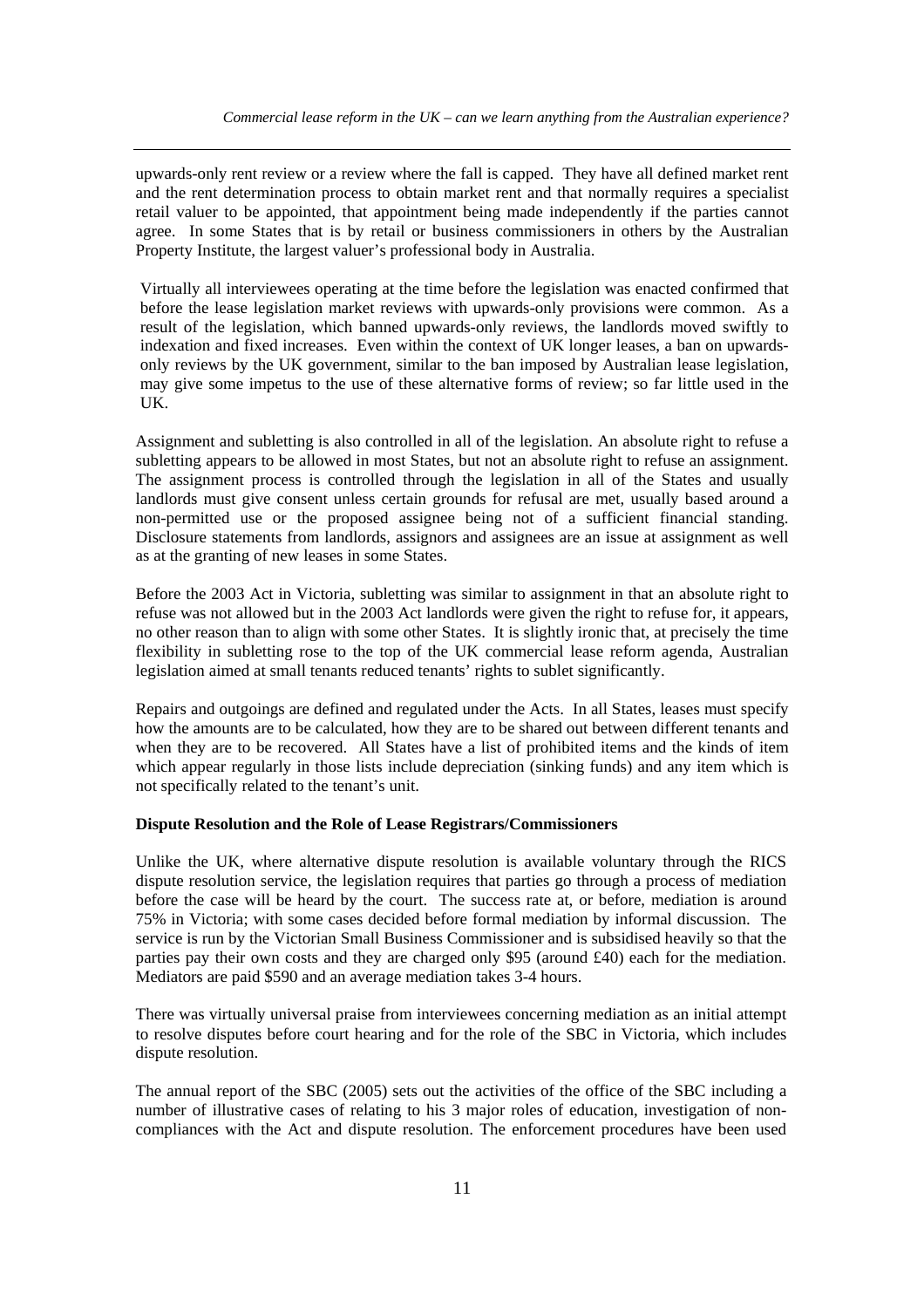lightly by the SBC as, in most cases, the non-compliance has been out of ignorance rather than attempts to mislead or circumnavigate the Acts.

Given the debate concerning the treatment of tenants at lease expiry, it may be seen as surprising that the SBC has not as yet implemented a regime of checking on the outcomes of lease expiries. Identification of lease expiries could be easily undertaken through the use of the notification procedure. However, as the SBC has only been established for 3 years most leases under the new Act will not be expiring until after 2008.

One of the more powerful and influential tools concerning the compliance issue is unconscionable conduct incorporated from Fair Trading legislation. Landlords are nervous about being found guilty of acting unconscionably in negotiations with tenants as they feel it affects their reputation far more adversely than being found to have made a mistake in complying with the legislation. Unconscionable conduct is where one party has taken advantage of its superior market power in negotiations, although case precedent suggests it is difficult to successfully bring an action. It is still an interesting concept not fully investigated in this research but worthy of further consideration in a wider context than just commercial leases.

#### **Conclusions**

There are obvious policy implications for the UK but there are also a number of policy issues for the Australian market. If the UK government were to consider partial legislation for small business tenants, nothing in the policy and application of the Australian legislation should change the current emphasis from all small business tenants to retail tenants only. The concentration on retail in Australia appears to be a legacy of the past and a number of interviewees expressed a view that it was time to include all small business tenants in the benefits to be obtained from increased information and disclosure.

The study of Australia identifies the difficulties of implementing legislation across part of the market and defining the scope of the Act has caused numerous difficulties over the past 20 years. There is no evidence that it would be any easier to implement in the UK if partial legislation were considered. A number of interviewees also expressed the view that it was time all tenants were included in the legislation. Due to the range of legislation in the different States, some national tenants are inside the Act in some States and outside in others. The advantages of full disclosure were discussed by one national tenant who still had difficulty getting full disclosure from some shopping centre landlords prior to signing the lease where they were outside the Act.

Education and information are two important initiatives in informing tenants and the use of information brochures is universal in Australia at the commencement of the lease. There is at very least a perception from virtually all interviewees and seminar responses that it has a positive effect on the awareness of tenants and that they take professional advice earlier. The contrast between the UK and the Australian leasing process is probably most observable in this respect. The failure of landlords and professionals in the UK to disseminate the Code of Practice, despite some improvement in the situation between the first and second code, and the success of the Australian approach raises the question of a more regulated approach in the UK. The Victorian legislation imposes fines for non-compliance and gives termination rights to tenants. In the UK, the Code of Practice could act as the information brochure and it would not be onerous to ask landlords to have a draft copy of a lease drawn up before putting the property on the market

If the UK government is serious about the awareness of small business tenants then the same goes for disclosure statements and notification of leases. Notification could be limited to certificates of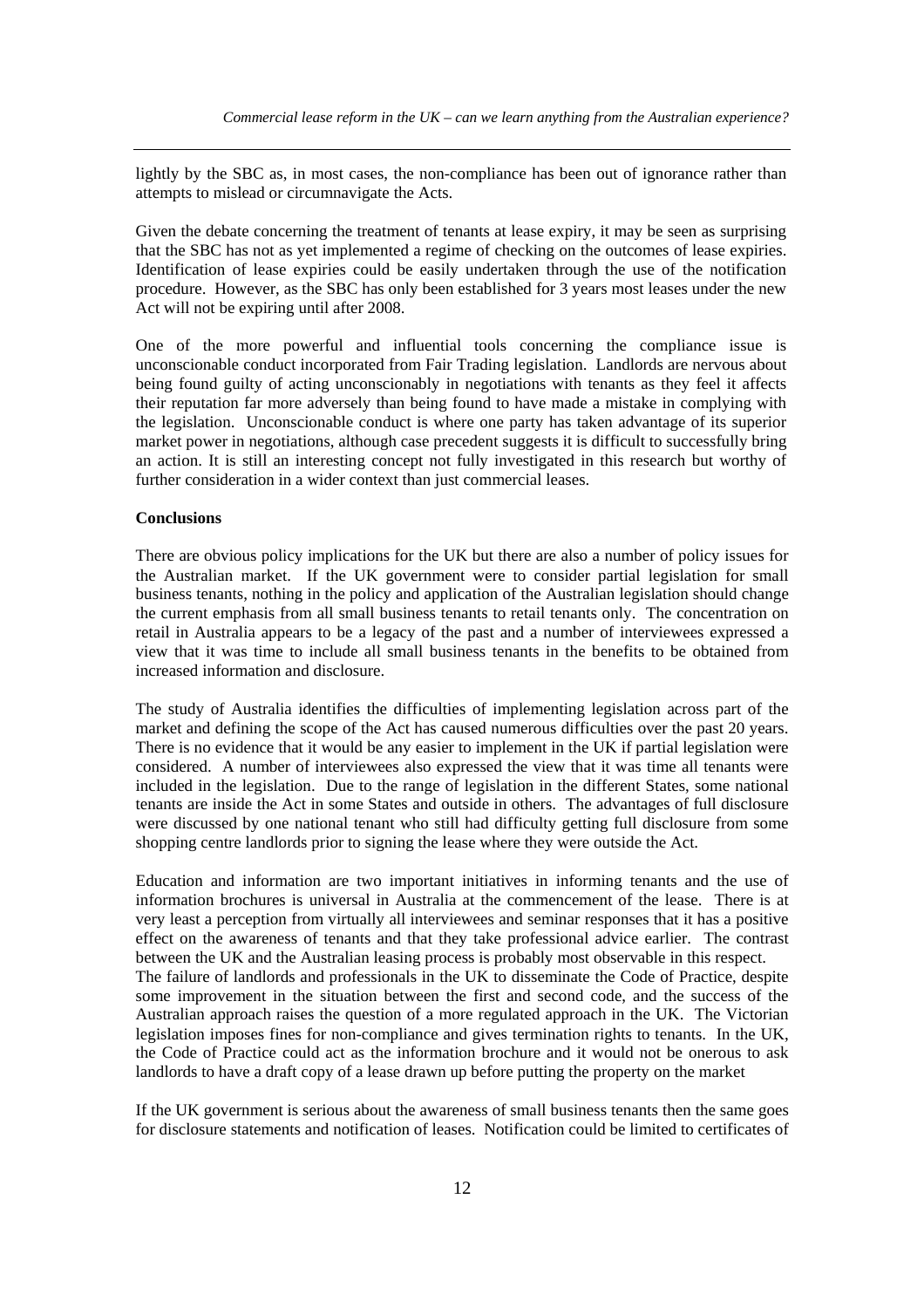compliance, although the advantages of having basic lease information for policy discussions, especially those related to lease expiries, should not be underestimated. Disclosure provisions could be by both landlords and tenants with tenants confirming receipt of the statement. A business plan would also be compatible with the UK Government's desire for a more informed business community although that raises questions of why only include business tenants, and not all businesses, in compulsory business plans.

On the same theme of education, the role of the lease registrars and commissioners has generated significant approval ratings from the interviewees in Australia. Despite some arguments about the best system, a focus for education, investigation and alternative dispute resolution, giving a one-stop shop for all commercial tenancy matters, has some merit. The comparison with the UK Small Business Service website (www.sbs.gov.uk) and the Victorian Small Business Commissioner website (www.sbc.vic.gov.au) is very stark with virtually no property matters highlighted in the UK. Mediation of disputes, regardless of the administrative arrangements, received universal praise, with the dispute being about which system was the best, not about the overall concept of low-cost mediation and alternative dispute resolution.

The aspects of information, disclosure, mediation and the introduction of lease registrars/commissioners have been well received in Australia and could be addressed in the UK in isolation from the issues of legislation across the whole market or part of a market. They could also be isolated from the discussion of individual lease terms. However, there is a certain irony in the fact that sub-letting rises to the top of the lease clause flexibility debate in the UK at a similar time to when it gets made more difficult for tenants to sublet in Victoria.

There is one aspect of lease terms that is very interesting for the UK. Obviously there are significant differences between the lease structures in the UK and Australia, not least the length of leases, but when upwards-only reviews were banned by legislation, interviewees operating at the time of the ban suggested that market reviews in leases disappeared very quickly, to be replaced with fixed increases or indexation. There has been some comment about a similar move in the UK if they were banned there although there is a different scenario between a fixed increase or an index linked increase in a long lease of over 5 years than for a short lease of 5 years or less.

Finally, a wider issue than small business tenancies is the fair trading legislation incorporated into retail leases legislation in Australia. It has not been possible in this research to do more than scratch the surface of this issue so no conclusions are made concerning this aspect. However, it is apparent from the interviews that landlords attach some importance to it and they are aware of the effect on brand image of a determination concerning unconscionable conduct.

Overall, there are significant differences between Australian leasing practices and the UK but these have been isolated to put the differences processes examined in this research into context. Despite these differences, both jurisdictions appear to have similar if not identical issues concerning the education and protection of small business tenants. In Australia the emphasis is on retail and this research questions whether that is a sustainable policy position for the Australians. However, as a result of their retail issues in the 1980s, they have developed legislation that goes far beyond the UK apart from one major respect, the statutory right to renew. Although there might be some suggestion that the attempt to isolate parts of the commercial lettings market has caused major operational difficulties, and some might suggest that the hundreds of pages of legislation is a sledgehammer to crack a nut, the information, disclosure, unconscionable conduct and dispute resolution provisions, and the Government input into administering these provisions through lease registrars/commissioners, could be the basis of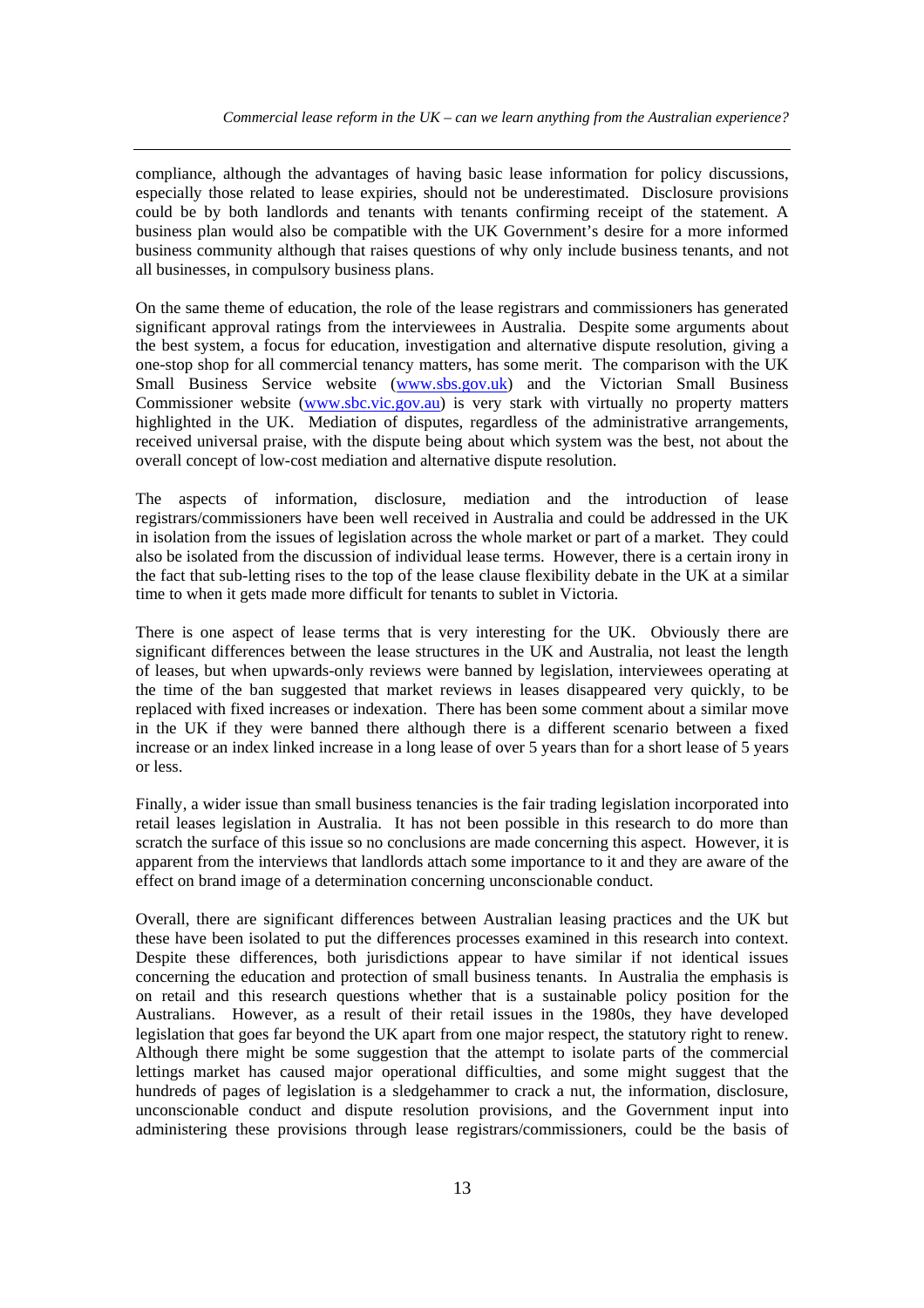solving at least one of the UK's major commercial lease policy issues, the protection and awareness of small business tenants.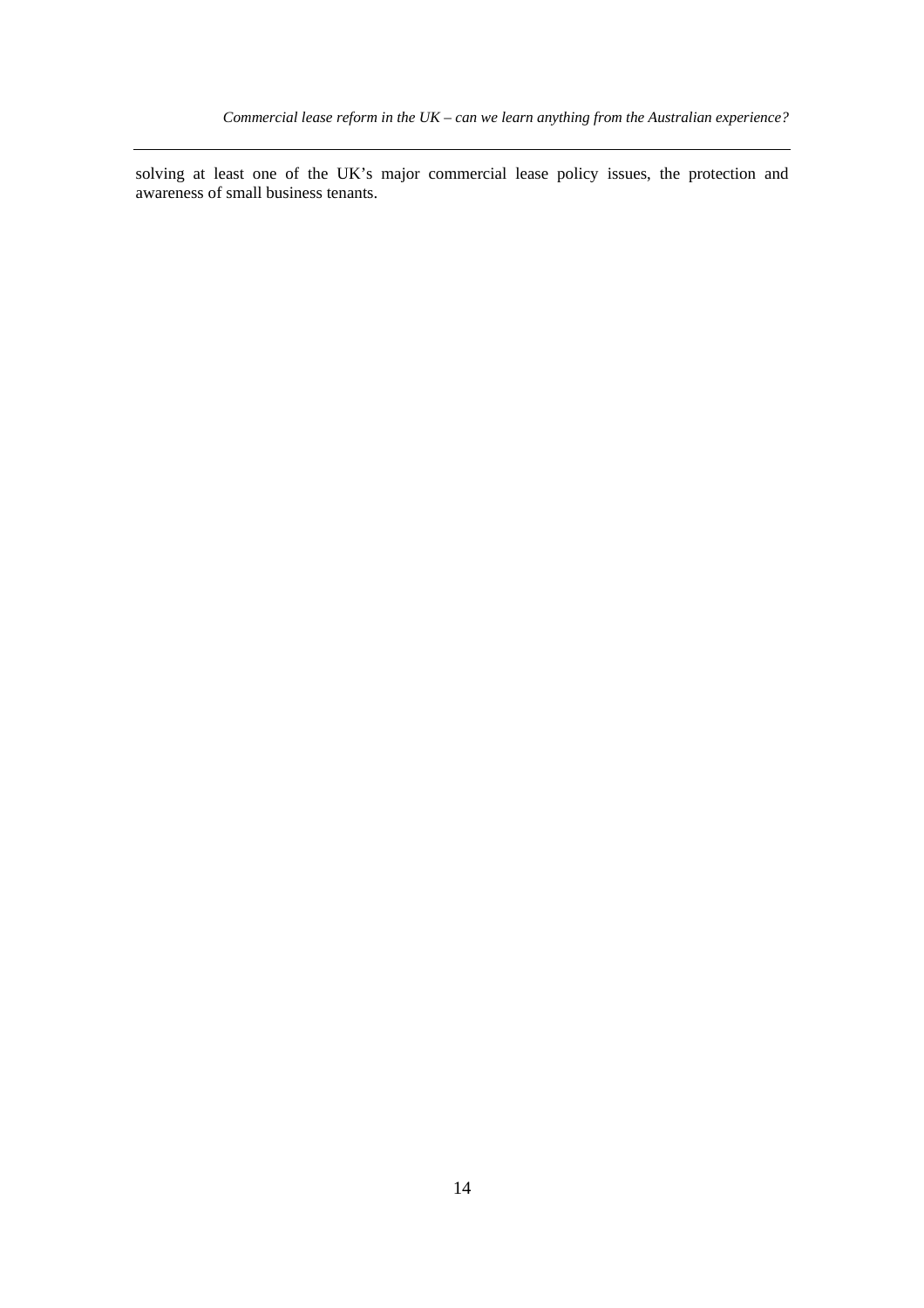#### **References and Bibliography**

Baird Report (1999). *Fair Market or Market Failure*. Report of the Joint Select Committee on the Retailing Sector. Parliament of the Commonwealth of Australia: Canberra.

Beddall Report (1990). *Small Business in Australia – Challenges, Problems and Opportunities.*  Report by the House of Representatives Standing Committee on Industry, Science and Technology, Parliament of the Commonwealth of Australia: Canberra.

Cameron, M. and Blom, J. (2004). The Case for National Retail Tenancies Laws. *Australian Property Law Bulletin*, Vol 19, No 1: 1-4.

Carkagis, P. (1997*). The Law of Retail Leasing in New South Wales*. Prospect Publishing: Sydney.

Clayton Utz (2005). *Retail Tenancies Comparative Analysis*. Clayton Utz: Sydney

Cockburn, M. (2005). National Legislation. *Shopping Centre News*, 23(3) 14-16.

Croft, C (2000a). Application of the Retail Tenancies Reform Act 1998, in Croft, C (ed) *Retail and Commercial Leases Update*. Leo Cussen Institute: Melbourne

Croft, C. (2000b). Preface, in Croft, C (ed) *Retail and Commercial Leases Update*. Leo Cussen Institute: Melbourne

Croft, C. (2006). *Retail Leases Victoria*. Lexis Nexis: Chatswood NSW.

Crosby, N. S. Murdoch and C. Hughes (2005). *Monitoring the 2002 Code of Practice for Commercial Leases.* Office of the Deputy Prime Minister: London. www.rdg.ac.uk/crer/publications/leasefinal..pdf.

Crosby, N. S. Murdoch and S. Markwell (2000). *Monitoring the Code of Practice for Commercial Leases*. Department of Transport and the Regions, HMSO : London.

Crosby, N. (2006). *An Evaluation of the Policy Implications for the UK of the Approach to Small Business Tenant Legislation in Australia.* University of Reading Research Report. www.rdg.ac.uk/rep/ausleaserpt.pdf and www.rdg,ac,uk/rep/ausleaseapp.pdf

Davies, L. (1991). *Final Report on a Consultancy Study of Common National Commercial and Retail Tenancy Issues*. For Dept of Industry, Technology and Commerce, Commonwealth of Australia. Australian Government Publishing Service: Canberra.

DMID (1991). *Retail Tenancies Act Review*. Department of Manufacturing and Industry Development, State Government of Victoria: Melbourne

DSRD (2001a). *The Review of Victorian Retail Tenancies Legislation : Issues Paper.* Department of State and Regional Development: State Government of Victoria: Melbourne

DSRD (2001b). *The Review of Victorian Retail Tenancies Legislation : Discussion Paper.*  Department of State and Regional Development, State Government of Victoria: Melbourne.

Duncan, W.D. and S. Christensen (1999). Section 51AC of the Trade Practices Act 1974 : An "Exocet" in Retail Leasing. *Australian Business Law Review*, Vol 27, August, 280-99.

Fisher, JD and GH Lentz (1990). Business Enterprise Value in Shopping Malls: An Empirical Test. *Journal of Real Estate Research*, 5(1): 167-75

IPD (2005). *Property Investor's Digest*. Investment Property Databank: London.

IPD (2006). *UK Annual Index 2005*. Investment Property Databank: London.